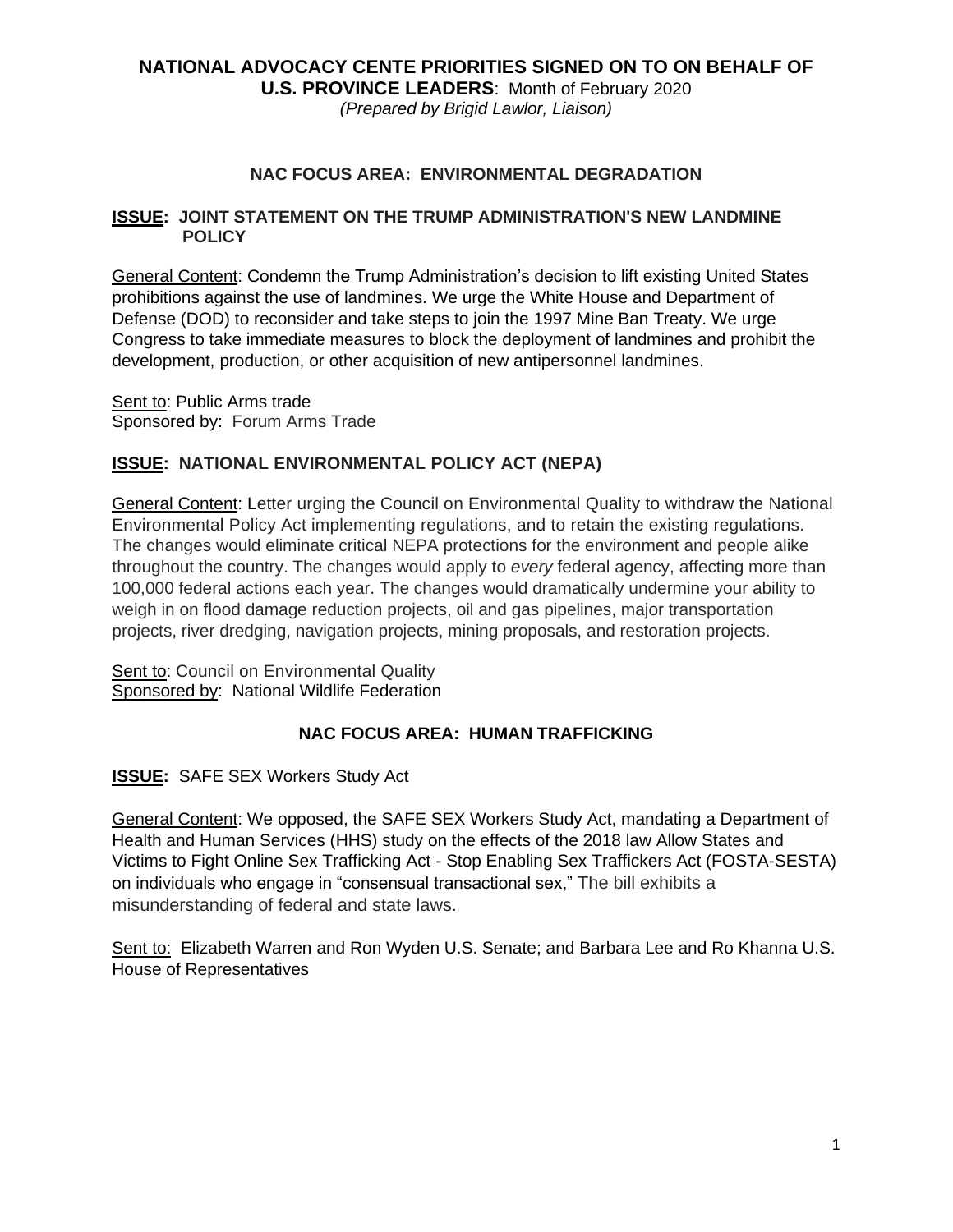# **NATIONAL ADVOCACY CENTE PRIORITIES SIGNED ON TO ON BEHALF OF**

**U.S. PROVINCE LEADERS**: Month of February 2020

*(Prepared by Brigid Lawlor, Liaison)*

#### **NAC FOCUS AREA: IMMIGRATION**

#### **ISSUE: BORDER WAIVERS & EMINENT DOMAIN**

General Content: The current border enforcement policies have torn families and communities apart, contributed to the deaths of thousands of migrants, harmed wildlife and border ecosystems, and violated the rights and humanity of U.S. citizens and immigrants alike. Border walls and other forms of excessive militarization are inconsistent with the faith principles of compassion, stewardship, and justice. The rampant use of waivers and eminent domain to further border wall construction harms human communities and wildlife and interferes with the sovereignty of indigenous communities in the border region. Request made to Congress to support three bills that would restore the rule of law and mitigate the profound harms of border wall construction on border communities, sacred lands, groundwater depletion, property owners, the environment and wildlife:

- H.R. 1232, the "Rescinding DHS' Waiver Authority for Border Wall Act"
- H.R. 1233, the "Borderlands Taking Defense Fund Act"
- H.R. 1234, the "Preventing the Taking of Americans' Land to Build Trump's Wall Act"

Sent to: House Homeland Security Committee Hearing: "Examining the Effect of the Border Wall on Private and Tribal Landowners"

Sponsored by: Columban Center

#### **ISSUE: UNIVERSAL REPRESENTATION PROGRAM FOR DETAINED IMMIGRANTS**

General Content: An invitation to National Organizations who have a presence in the State of Maryland to sign on to a letter to the Maryland General Assembly in support of a statewide universal representation program for detained immigrants. Under the proposed program, Maryland would fund legal representation for all Maryland noncitizens who are in deportation proceedings, detained, and who cannot obtain an attorney. The program would serve over 500 immigrants per year, including LPRs, DACA recipients, TPS holders, undocumented immigrants, and more.

Sent to: Maryland General Assembly Sponsored by: MASA

## **NAC FOCUS AREA: POVERTY**

#### **ISSUE: RECISION OF EXCLUSION OF DEFERED ACTION FOR CHILDHOOD ARRIVALS FROM AFFORDABLE HEALTH CARE**

General Content: Letter to the Secretary of the U.S. Department of Health and Human Services (HHS) asking HHS to rescind the regulation excluding DACA recipients from benefits under the ACA, including tax credits, cost sharing, and the marketplaces. Rescission of this regulation would lead to over 650,000 DACA recipients obtaining access to the ACA and upwards of 1.4 million if DACA is restored.

Sent to: Secretary to the U.S. Department of Health and Human Services (SSS) Sponsored by: Masa Group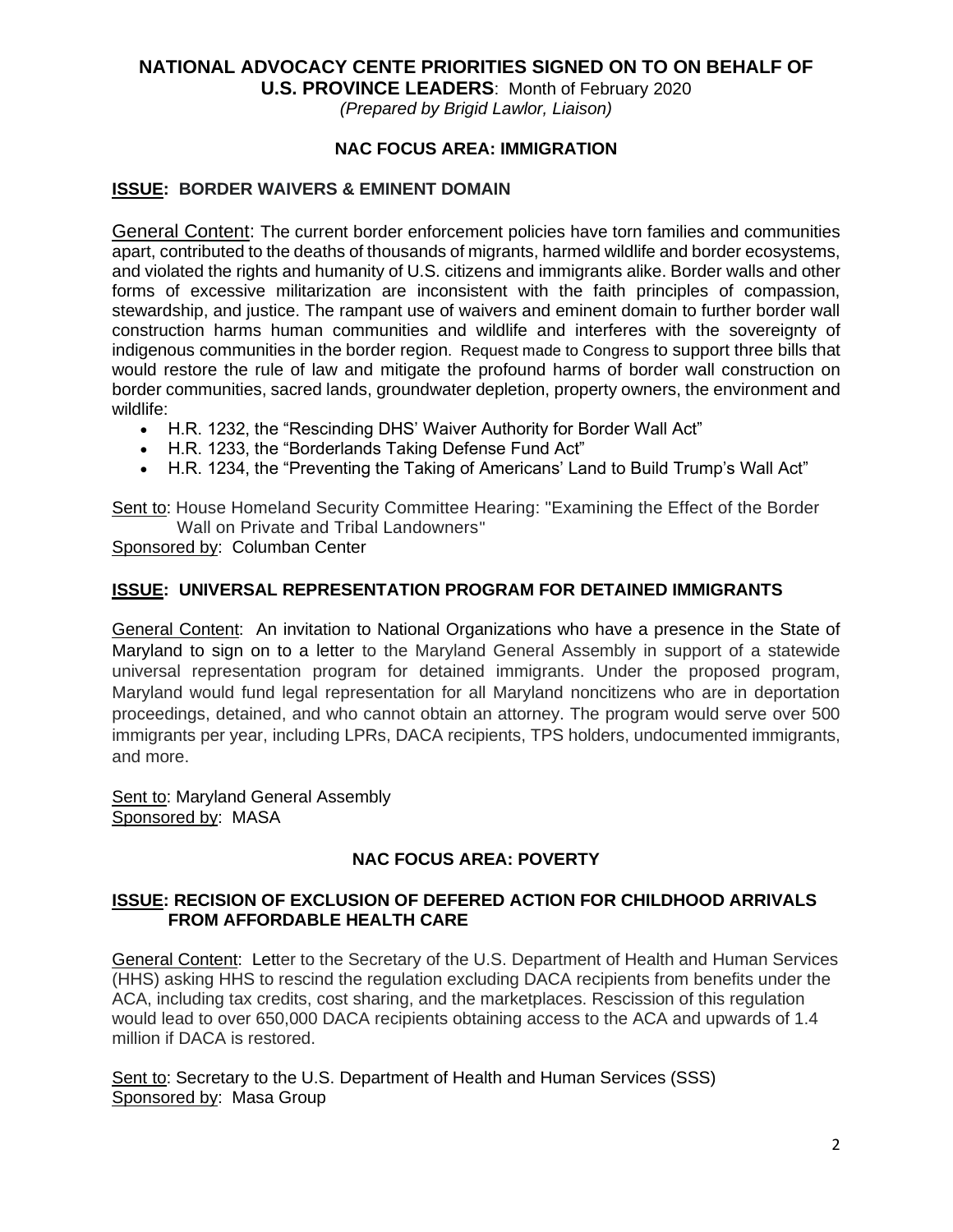# **NATIONAL ADVOCACY CENTE PRIORITIES SIGNED ON TO ON BEHALF OF**

**U.S. PROVINCE LEADERS**: Month of February 2020 *(Prepared by Brigid Lawlor, Liaison)*

## **ISSUE: OPPOSING MEDICAID BLOCK GRANT GUIDANCE**

General Content: Letter to Centers for Medicare/Medicaid Services (CMS) urging the administration to rescind the new Medicaid block grant guidance released on January 30th. It highlights concerns for CMS's recent guidance allowing states to apply for a waiver to set caps in their Medicaid programs. This guidance would be a bad deal for states and put many who rely on Medicaid for their health care at risk. This guidance will surely lead to catastrophic implications for state budgets, and state Medicaid programs and the communities they serve*.* 

#### Sent to CMS: Administrator Verma Sponsored by: Families USA

#### **ISSUE: SUPPORT OF THE LOW-INCOME HOME ENERGY ASSISTANCE PROGRAM (LIHEAP)**

General Content: The Trump administration [proposed to eliminate LIHEAP](https://u1584542.ct.sendgrid.net/mps2/c/CQE/ni0YAA/t.2ze/gxMRFEavTvq6bazM9FR-ng/h5/mWyRKaXIWfhDU8LBPUNGr9YrZiZ4TPJfGVNCOr1FNMiBZdbTZyXXfH7J83NR7diGZlqSAgJjuGdYiYZbwnUn2O8UgTUmvvh640L80J-2BkDpXWpg4BBwJFs7C1MqIJ5-2F8sU-2Fi66Y7IpCHLH6l19aK7lGw1mEBu6W6nsDMpvJAsm5-2FsZ-2BtdQHRHhfRgGV-2FwQj-2Feeetvl69fO-2FYvQFQZSMwgvLmY6h87K3b6cL4F-2FG1h0bZ1-2Fu9NzZezdX5ze58gDdON50XWtLtSWn8hv68-2FnysGKhVdx7hfq6vmsvZMYePvHnHTy1JnZYn0sGvhdADEpvPsjP6upF2r6oEIpKO6ZO9ibBrY0bulNdg0OUSDKWUx4JD5G3v13MDu65q-2FHdJ0oD2wxOFXqK6L8ErGM0Rezj9Y8w-3D-3D/d1Ef) for the fourth consecutive year. in signing the National Energy & Utility Affordability Coalition (NEUAC) letter [of support](https://u1584542.ct.sendgrid.net/mps2/c/CQE/ni0YAA/t.2ze/gxMRFEavTvq6bazM9FR-ng/h6/wAy6vzAB-2FRTIZ-2F8F9CD8ZeVA8Y2zkXJwq-2F7WNKX5bI5vlfWtwziW5wiPVV8BgyIRKCXjjmDWuNtWCA-2BqKkg2dkPgTXQLNqNCsdTyVBAu-2FPTDiTPHVoom8lEZlcfKNxBA5X7k9OpVHL3uis4aLOT6t3onaVOMWtT8hnGEP3lF7ptfRo7i3M4qWnl58FSjk6Kq1-2Fsyu0Q-2FbjrFfm3McwBjo6yt37sfATN-2F1c-2BaOCnMbz99XJuGdTNyrq4DIZ0ur2-2BFfZRu6KktPkqgpCTECKhNCYqajIr-2BDToM6HNVyeymEiU2VZbzBUwj6FC3udX2um3q1hgwJcfi7iiNZts-2FHDCnRRHkK7WXMRPSIMSbWfHted0-3D/aN5J) we demonstrate the importance of LIHEAP in our communities. LIHEAP serves a vital, life-saving role, protecting millions of families from the most brutal climate fluctuations, including increasingly hot and dangerously cold temperatures. In addition, each year, LIHEAP contributes nearly half of the total funding included in the Weatherization Assistance Program network.

Sent to: Congressional Appropriations Committees Sponsored by: National Energy and Utility Affordability Coalition

#### **ISSUE**: **2021 WIC APPROPRIATIONS LETTER**

General Content: Support for full funding of the Special Supplemental Nutrition Program for Women, Infants, and Children (WIC). Administered by the Food and Nutrition Service (FNS) of the U.S. Department of Agriculture (USDA), WIC is an evidence-based program that has been instrumental in improving at-risk women and children's health, growth, and development for nearly fifty years.

Sent to: Chairman Hoeben, Ranking Member Merkley, Chairman Bishop, and Ranking Member Fortenberry:

Sponsored by: FRIENDS OF THE SPECIAL SUPPLEMENTAL NUTRITION PROGRAM FOR WOMEN, INFANTS, AND CHILDREN (WIC)

#### **ISSUE: SUPPORT OF CHILD CARE AND EARLY LEARNING APPROPRIATIONS.**

General Content: Along input from other national partners in the Child Care & Early Learning Coalition – we have put together our FY 2021 appropriations asks for childcare and early learning, which include:

• + \$5 billion for the Child Care and Development Block Grant, which could serve as many as 646,000 additional children and build off the recent gains made by states in serving more families, raising payments to providers, and improving their childcare assistance systems.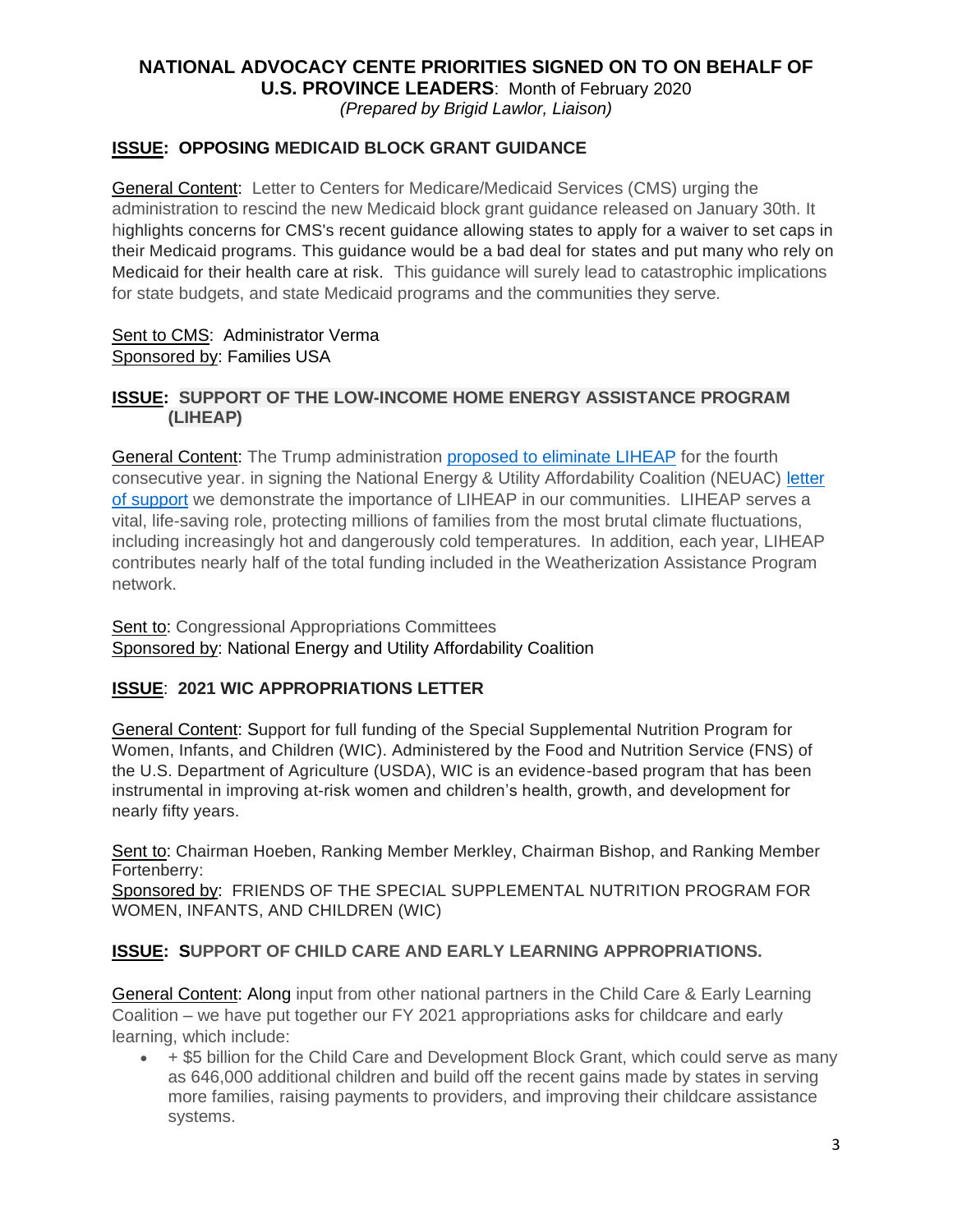# **NATIONAL ADVOCACY CENTE PRIORITIES SIGNED ON TO ON BEHALF OF U.S. PROVINCE LEADERS**: Month of February 2020 *(Prepared by Brigid Lawlor, Liaison)*

- +\$1.256 billion for Head Start (total of \$11.869 billion), including a cost-of-living adjustment to support the Head Start and Early Head Start workforce, quality improvement funding to address the impacts of trauma and adverse childhood experiences (ACES), and funding to expand Early Head Start, including for Early Head Start-Child Care Partnerships;
- + \$787.300 million for early childhood services for infants, toddlers, and preschool-age children provided through the Individuals with Disabilities Education Act (IDEA); and
- +\$125 million for the Preschool Development Grants Birth through Five (PDG B-5) program

#### Sent to: Members of Congress Sponsored by: National Women's Law Center

# **NAC FOCUS AREA: RACISM**

## **ISSUE: CDC RACIAL AND ETHNIC APPROACHES TO COMMUNITY HEALTH FY 2021**

General Content: Racial and ethnic minorities are disproportionately affected by chronic disease in America. The REACH program is one of the only community health programs funded by the CDC that is dedicated to reducing chronic disease for racial and ethnic communities. We support REACH in asking Congress to include \$76.95 million in the FY 2021 Labor, Health and Human Services, and Education Appropriations bill for the Centers for Disease Control and Prevention's (CDC) Racial and Ethnic Approaches to Community Health (REACH) program.

Sent to: Senate and House Labor Health and Human Services (LHHS) Committee Leaders Sponsored by: REACH

## **OTHER RELATED NAC AREAS FAMILY**

**ISSUE: SUPPORTING OLDER AMERICANS ACT OF 2020**, an amendment in the nature of a substitute to H.R. 4334.

General Content: A bill reauthorizing the federal Older Americans Act (OAA), which has been essential in developing, coordinating, and delivering home and community-based services that help older adults age with independence and dignity in their homes and communities for nearly 55 years. Other priorities within the bill address research and demonstrations, Native American services, local planning and development, supports for those living with dementia and social isolation, legal services, nutrition, in-home supportive services, disease prevention and health promotion, multigenerational collaboration, and family caregiver supports.

Sent to: Leaders McConnell and Schumer, Speaker Pelosi, Leader McCarthy, Chairman Alexander, Ranking Member Murray, Chairman Scott and Ranking Member Sponsored by: National Association of Area Agencies on Aging